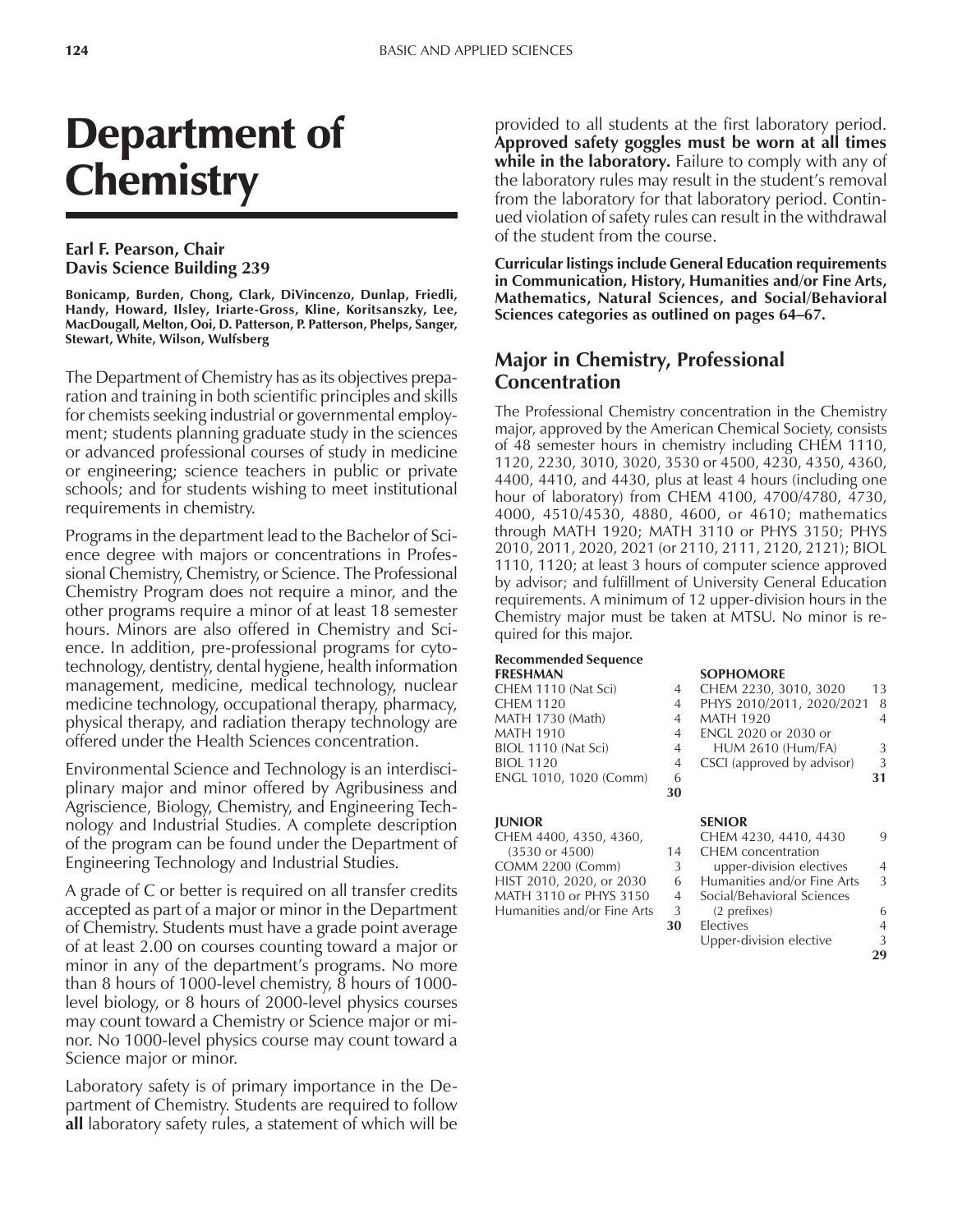# **Major in Chemistry**

The Chemistry major consists of 36 semester hours in chemistry including CHEM 1110, 1120, 2230, 3010, 3020, 4330, 4340 (or 4350, 4360), and at least 7 hours from among the upper-division electives: CHEM (3530 or 4500), 3880, 4000, 4100, (4230 or 4630), 4400, 4510, 4530, 4600, 4610, 4700, 4780, 4880 and PSCI 4080. Also required are MATH 1910; PHYS 2010, 2011, 2020, 2021; BIOL 1110, 1120; and fulfillment of University General Education requirements. A minimum of 12 upper-division hours in the Chemistry major must be taken at MTSU.

*NOTE: Students who wish to get jobs as chemists are strongly encouraged to take additional upper-division courses, especially CHEM 4630, follow the plan for the professional major, or take more advanced chemistry courses upon graduation. The Chemistry major requires one minor of at least 18 hours. Students who plan to graduate with no more than 120 hours should consult their advisors to be sure 42 upper-division hours are included in their curriculum.*

**SOPHOMORE** 

# **Recommended Sequence**

| CHEM 1110 (Nat Sci)<br>CHEM 1120<br>MATH 1730 (Math) | 4<br>4<br>4    | CHEM 2230, 3010, 3020<br>PHYS 2010/2011, 2020/2021<br>Minor | 13<br>8<br>3 |
|------------------------------------------------------|----------------|-------------------------------------------------------------|--------------|
| <b>MATH 1910</b>                                     | $\overline{4}$ | <b>ENGL 2020 or 2030 or</b>                                 |              |
| BIOL 1110 (Nat Sci)                                  | 4              | <b>HUM 2610 (Hum/FA)</b>                                    | 3            |
| <b>BIOL 1120</b>                                     | $\overline{4}$ | <b>Upper-Division Elective</b>                              | 3            |
| ENGL 1010, 1020 (Comm)                               | 6              |                                                             | 30           |
|                                                      | 30             |                                                             |              |
| <b>IUNIOR</b>                                        |                | <b>SENIOR</b>                                               |              |
| CHEM 4330, 4340                                      | 8              | <b>CHEM</b> concentration                                   |              |
| <b>COMM 2200 (Comm)</b>                              | 3              | upper-division electives                                    | 7            |
| HIST 2010, 2020, or 2030                             | 6              | Humanities and/or Fine Arts                                 | 3            |
| Minor                                                | 10             | Social/Behavioral Sciences                                  |              |
| Humanities and/or Fine Arts                          | 3              | (2 prefixes)                                                | 6            |
|                                                      | 30             | Minor                                                       | 5            |
|                                                      |                | Upper-division electives                                    | 9            |

#### **Minor in Chemistry**

The minor in Chemistry consists of 19 semester hours of chemistry, including CHEM 1110 and 1120 with a maximum of 8 hours in freshman-level chemistry. At least four upperdivision hours must be taken at MTSU.

# **Teacher Licensure in Chemistry (7-12)**

Students seeking a license to teach chemistry in secondary schools (grades 7-12) must complete (1) a major in Chemistry, (2) a minor in Secondary Education, and (3) a course (PSCI 1030) in addition to the General Education requirements.

#### **Secondary Education Minor Requirements**

Students must contact their Secondary Education minor advisors for approval of appropriate courses.

*NOTE: See Department of Educational Leadership on page 201 for Secondary Education minor requirements.*

### **Teacher Licensure in Interdisciplinary Studies (K-6)**

Students may become licensed to teach in grades K-6 including science by following the Interdisciplinary Studies major. The science and math courses required are PSCI 1030 and 4030; BIOL 1030 and 3000; and MATH (1010 or 1710), 1410, 1420, and 4010. See other requirements for majors in the Elementary and Special Education Department section.

# **Major in Science**

The major in Science has two concentrations-General Science and Health Science. A minimum of 9 semester hours of upper-division courses in either concentration of the Science major must be taken at MTSU. The Science major requires only one minor which must include at least 3 semester hours at the upper-division level taken at MTSU.

#### **Concentration: General Science**

The General Science concentration is a broad-based science degree requiring 19 semester hours acceptable for a minor in each of two fields selected from biology, chemistry, and physics plus 8 semester hours from the third field. Each student should work closely with his/her advisor in completing the program for the General Science concentration.

#### **Recommended Sequence**

**30**

| <b>FRESHMAN</b>          |                | <b>SOPHOMORE</b>            |               |
|--------------------------|----------------|-----------------------------|---------------|
| CHEM 1110 (Nat Sci)      | 4              | Science major electives     | 8             |
| <b>CHEM 1120</b>         | 4              | PHYS 2010/2011, 2020/2021   | 8             |
| MATH 1730 (Math)         | 4              | Electives/Minor             | 11            |
| BIOL 1110 (Nat Sci)      | 4              | <b>ENGL 2020 or 2030 or</b> |               |
| <b>BIOL 1120</b>         | 4              | <b>HUM 2610 (Hum/FA)</b>    | 3             |
| ENGL 1010, 1020 (Comm)   | 6              |                             | 30            |
| Elective/Minor           | $\overline{4}$ |                             |               |
|                          | 30             |                             |               |
| <b>JUNIOR</b>            |                | <b>SENIOR</b>               |               |
| Science major electives  | 8              | Science major electives     | 6             |
| <b>COMM 2200 (Comm)</b>  | 3              | Humanities and/or Fine Arts | $\mathcal{L}$ |
| HIST 2010, 2020, or 2030 | 6              | Electives/Minor             | 15            |

# **Teacher Licensure in Science (7-12)**

Electives/Minor 10 Social/Behavioral Sciences<br>
Humanities and/or Fine Arts 3 (2 prefixes) Humanities and/or Fine Arts 3 (2 prefixes) 6

Students may become licensed to teach biology, chemistry, or physics in secondary schools (grades 7-12) by completing (1) a major in science with a General Science concentration in which biology, chemistry, or physics is, respectively, one of the 19-hour disciplines chosen; (2) courses in addition to the General Education requirements (see advisor); and (3) a minor in Secondary Education.

**30 30**

Students may also become licensed to teach biology, chemistry, or physics by majoring in the subject they intend to teach (see requirements listed under the specific major).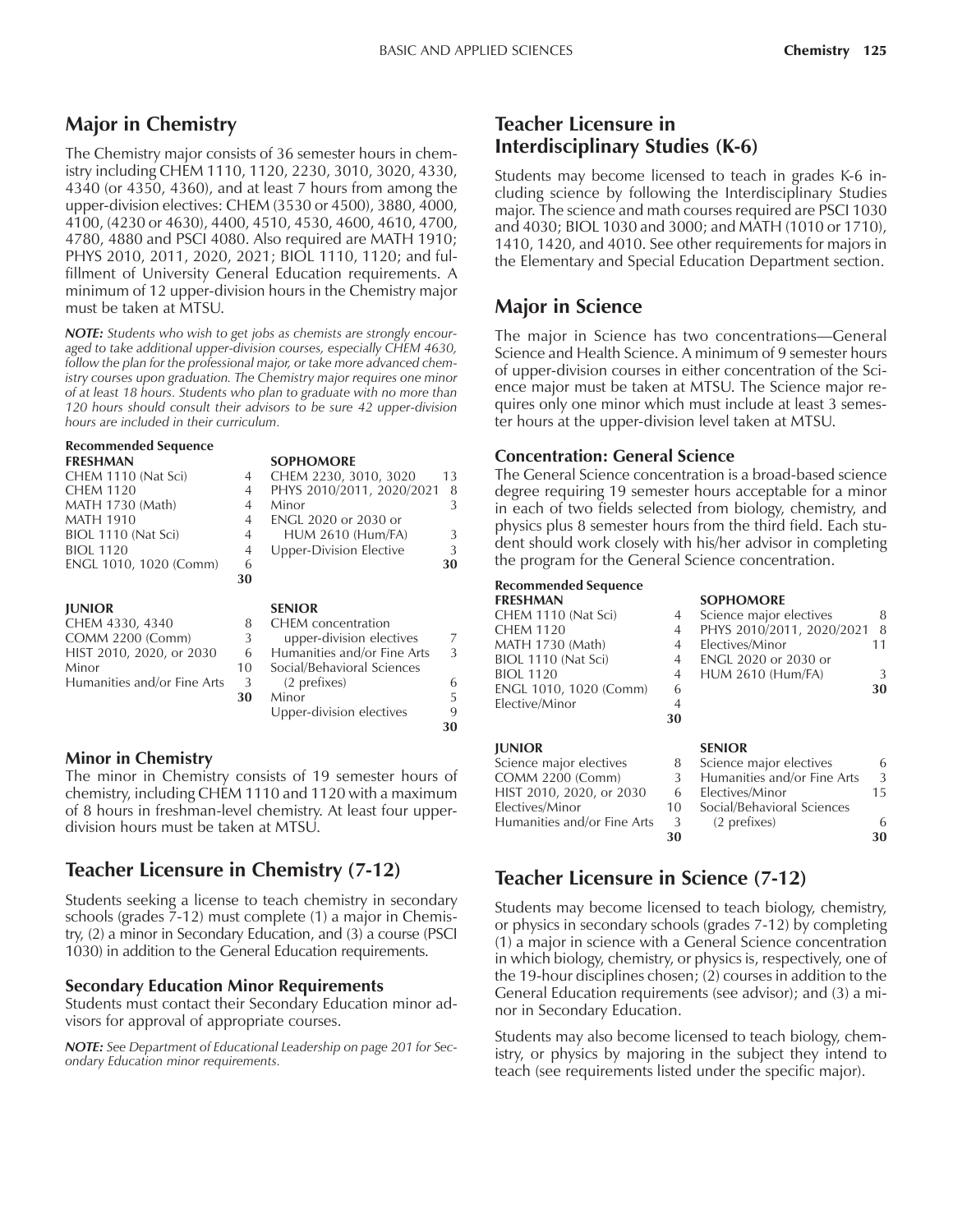| kecommenaea sequence    |                |                         |
|-------------------------|----------------|-------------------------|
| <b>FRESHMAN</b>         |                | <b>SOPHOMORE</b>        |
| CHEM 1110 (Nat Sci)     | 4              | Science major electives |
| <b>CHEM 1120</b>        | $\overline{4}$ | PHYS 2010/2011, 202     |
| MATH 1730 (Math)        | 4              | Electives/Sec. Ed. Mino |
| BIOL 1110 (Nat Sci)     | 4              | ENGL 2020 or 2030 or    |
| <b>BIOL 1120</b>        | 4              | <b>HUM 2610 (Hum/FA</b> |
| ENGL 1010, 1020 (Comm)  | 6              |                         |
| Elective/Sec. Ed. Minor |                |                         |
|                         |                |                         |

**Recommended Sequence**

#### **JUNIOR SENIOR**

Science major electives  $COMM 2200 (Comm)$ HIST 2010, 2020, or 2030 Electives/Sec. Ed. Minor Humanities and/or Fine Arts

#### **SOPHOMORE**

|                |                          | 8                                                                                          |
|----------------|--------------------------|--------------------------------------------------------------------------------------------|
|                |                          | 8                                                                                          |
| $\overline{4}$ | Electives/Sec. Ed. Minor | 11                                                                                         |
| $\overline{4}$ | ENGL 2020 or 2030 or     |                                                                                            |
|                | <b>HUM 2610 (Hum/FA)</b> | 3                                                                                          |
| 6              |                          | 30                                                                                         |
| 4              |                          |                                                                                            |
| 30             |                          |                                                                                            |
|                |                          | Science major electives<br>$\overline{4}$<br>4 PHYS 2010/2011, 2020/2021<br>$\overline{4}$ |

| 8  | Science major electives     | 6  |
|----|-----------------------------|----|
| 3  | Humanities and/or Fine Arts | 3  |
| 6  | Electives/Sec. Ed. Minor    | 15 |
| 10 | Social/Behavioral Sciences  |    |
| 3  | (2 prefixes)                | 6  |
| 30 |                             |    |

#### **Concentration: Health Science**

The Health Science concentration is for students who expect to enter a professional school after completing an appropriate pre-professional curriculum. There are three groups of programs. One group leads to an MTSU degree through completion of three years of the program at MTSU, acceptance into a professional school, and successful completion of one year. These programs are referred to as three-andone programs and result in a bachelor's degree in science from MTSU with a health science concentration. Some programs listed under health science are designed for transfer only and do not lead to a degree from MTSU while other programs require completion of a baccalaureate degree prior to entrance.

Admission to the MTSU pre-professional program does not assure admission to a professional program. In the beginning of the third year, the student should make application to the program of choice, following the procedures of the particular program. Selection for admission is competitive and is made by the admissions committee of the respective program according to its selection standards.

The limits on class size in most of the professional programs may prevent acceptance of some qualified applicants. In the event a first application is unsuccessful, the program may be easily changed to a Chemistry or Biology major leading to a B.S. degree, and then application may be made a second time.

Students should note the following:

**Chemistry**—Students with a weak background or no high school chemistry should enroll in CHEM 1010 before taking CHEM 1110.

**Irregularities**-Advanced placement, remedial courses, failure of required courses, or summer school may cause some students to deviate from the sequence in the recommended curriculum. Regular consultation with the advisor is most important.

Advisors-Advisors to these programs are assigned in the Clara W. Todd Pre-professional Health Science Advising Center located in the Chemistry Department. The advisor will provide a curriculum sheet as a guide for the program. Guidance is provided on the recommended courses and procedures to be followed in leading to applications to a professional program. A pre-professional evaluation committee aids the students in providing recommendations requested by the professional programs.

**Degree from MTSU—Students who plan to obtain degrees** from MTSU must file the Intent to Graduate Form.

#### **Minor in Science**

The minor in Science consists of 24 semester hours acceptable for a minor: 16 hours in biology, chemistry, or physics, and 8 semester hours in one of the other two. At least 4 upper-division hours in a science must be taken at MTSU. Consult your advisor to determine which courses will satisfy minor requirements.

#### **Pre-medical Curriculum (Including optometry, osteopathy, podiatry, or chiropractic)**

The pre-medical curriculum prepares students to make application to all of the medical schools in Tennessee and most of the medical schools in the United States. A student planning to enter a medical school in another state is expected to supply the advisor with a catalog from the school under consideration.

Students are encouraged to complete a baccalaureate degree prior to entering medical school. The pre-medical curriculum lists all general education requirements, pre-medical requirements for application to medical schools, and recommended coursework. Since students can obtain a degree of their choice, it is very important to work closely with advisors regarding recommended coursework and fulfillment of degree requirements. The following sequence of classes may not yield a degree (see advisor). Students who plan to apply for admission to a school of optometry, osteopathy, podiatry, or chiropractic should follow this general pre-medical curriculum.

#### **Recommended Curriculum**

|    | <b>SOPHOMORE</b>            |                |
|----|-----------------------------|----------------|
| 4  | <b>CHEM 2230</b>            | 5              |
| 4  | <b>CHEM 3010</b>            | 4              |
| 4  | BIOL 2120, 2230             | 8              |
| 4  | PHYS 2010/2011, 2020/2021   | 8              |
| 6  | ENGL 2020 or 2030 or        |                |
| 4  | <b>HUM 2610 (Hum/FA)</b>    | 3              |
| 3  | Humanities and/or Fine Arts | 3              |
| 3  |                             | 31             |
| 32 |                             |                |
|    | <b>SENIOR</b>               |                |
| 4  | CHEM 4330                   | 4              |
| 4  | <b>CHEM 4340</b>            | $\overline{4}$ |
| 8  | <b>BIOL 4130</b>            | 4              |
| 6  | Chemistry, biology, and     |                |
|    | general electives           | 16             |
| 6  |                             | 28             |
| 1  |                             |                |
| 29 |                             |                |
|    |                             |                |

*NOTE: Electives must be selected carefully in order to assure meeting institutional requirements for graduation: (1) completion of General Education requirements; (2) completion of a minor; (3) completion of a minimum 42 semester hours of upper-division work (courses numbered 3000 and above).*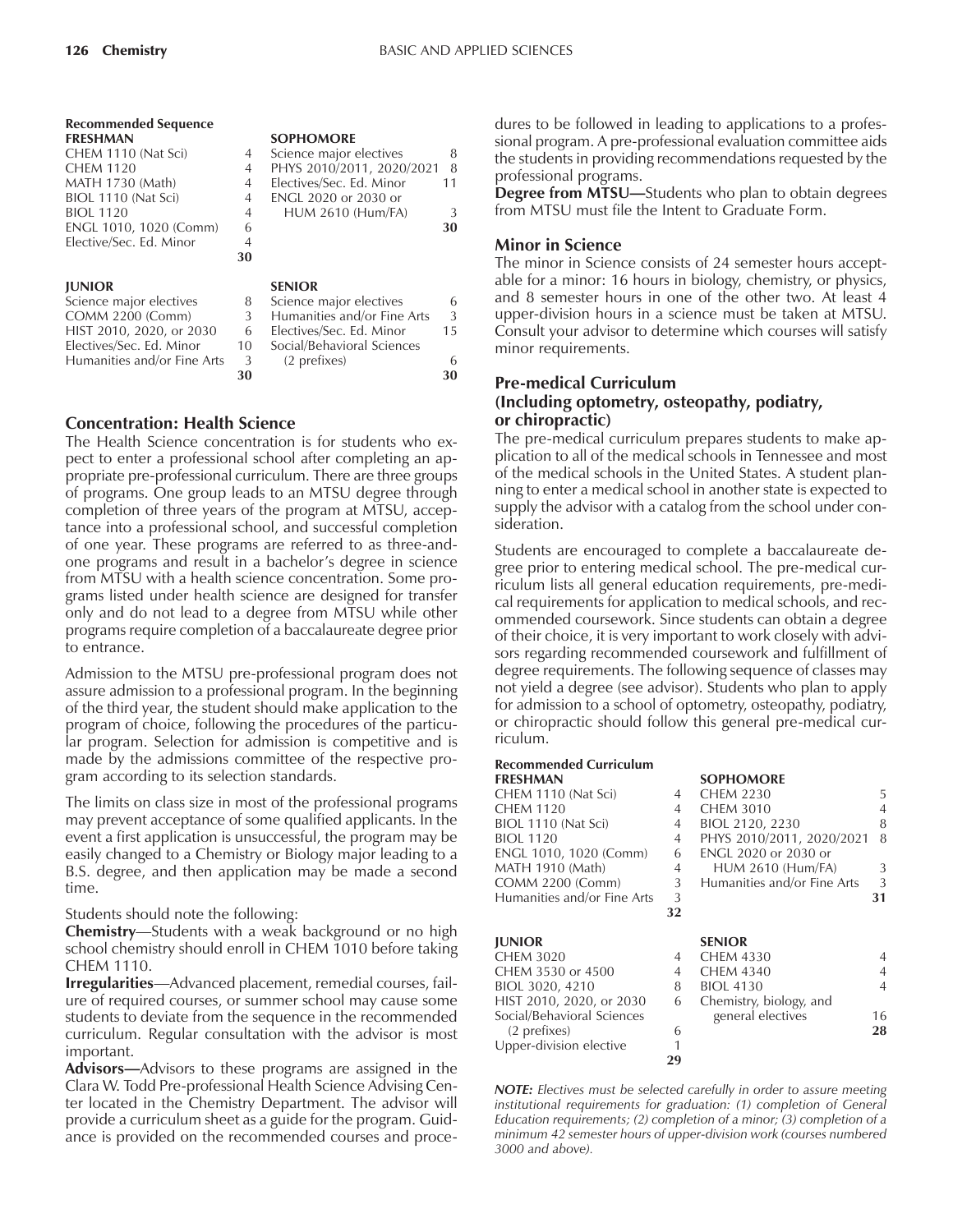#### **Pre-physical Therapy Curriculum**

The following curriculum is proposed for students planning to make application to the physical therapy program in the College of Allied Health Sciences at the University of Tennessee-Memphis. Students are encouraged to complete a baccalaureate degree prior to entering a physical therapy (PT) school. Consult your advisor. Since different schools have different prerequisites, curriculum guide sheets for this and other PT schools in Tennessee should be obtained from the coordinator of pre-professional advising. At that time, a prephysical therapy advisor is assigned. *Frequent contact with the advisor is essential to being properly prepared for application to the professional schools.* Volunteer work in physical therapy is required. A student intending to apply to other schools should obtain admission packets from them and consult with his or her advisor.

| <b>Recommended Curriculum</b> |   |                               |    |
|-------------------------------|---|-------------------------------|----|
| <b>FRESHMAN</b>               |   | <b>SOPHOMORE</b>              |    |
| BIOL 1110, 1120               | 8 | BIOL 2010, 2020               | 8  |
| ENGL 1010, 1020               |   | 6 PHYS 2010/2011, 2020/2021 8 |    |
| CHEM 1110, 1120               | 8 | PSY 1410, 2300                | 6. |
| <b>MATH 1730</b>              |   | 4 Courses from major*         |    |
| Courses from major*           |   |                               |    |

*NOTE: Other prerequisite courses: PSY 3020 (3 hrs.) or MATH 1530 (3 hrs), CSCI 1150 (3 hrs.) or INFS 2200 (3 hrs.), HIST 2010, 2020 (6 hrs.), and COMM 2200 (3 hrs.)*

*Student must obtain an advisor for the physical therapy program who helps select a major in addition to meeting prerequisites for physical therapy requirements. The advisor will assist in selecting elective courses. UT-M requires 9 hours of social science which should be taken from MTSU General Education requirements or courses necessary to meet requirements of other PT programs. Some suggested courses are PSY 4190, 4210, 3230, 3590; ANTH 2010; SOC 1010; PHIL 1030, 2110; ECON 2410. Other elective courses should be selected from BIOL 3010, 3020, 4130 or other approved biology or chemistry courses. Other suggested elective courses are EXSC 4830 and PHED 4910.*

# **Three-and-One Programs**

The following are programs that lead to an MTSU degree: pre-cytotechnology, pre-dental, pre-medical technology, prepharmacy, pre-nuclear medicine technology, and pre-radiation therapy technology.

Since acceptance into dental or pharmacy school after three years is highly competitive, most students complete the specified pre-dental or pre-pharmacy curriculum then complete a fourth year at MTSU which will lead to a bachelor's degree in biology, chemistry, or science.

General requirements for a degree under this concentration:

- 1. Complete the specified three-year pre-professional curriculum consisting of at least 90 hours.
- 2. Apply to, be accepted in, and successfully complete either one year (30 hours) in the professional school or one year of an approved clinical or laboratory school (for which 30 hours will be granted).
- 3. Each program will require a minimum of 35 hours of science (biology, chemistry, physics).
- 4. Twenty-one (21) upper-division hours from MTSU of which 12 must be in science as approved by the advisor.

*NOTE: Any hours granted for laboratory experience do not apply to these 21 upper-division hours.*

5. The last 30 semester hours of MTSU coursework must be in residence at MTSU.

#### **Pre-cytotechnology Curriculum (CT)**

The curriculum outlined for the Medical Technology program may be followed at MTSU; after successful completion of a program in a nationally accredited cytotechnology school, a B.S. degree from MTSU can be received.

#### **Recommended Curriculum**

| <b>FRESHMAN</b>            |    | <b>SOPHOMORE</b>                                  |    |
|----------------------------|----|---------------------------------------------------|----|
| CHEM 1110 (Nat Sci)        | 4  | CHEM 3010, 3020 or                                |    |
| <b>CHEM 1120</b>           | 4  | CHEM 2030, 3530                                   | 8  |
| BIOL 1110 (Nat Sci)        | 4  | BIOL 2120, 2230                                   | 8  |
| <b>BIOL 1120</b>           | 4  | HIST 2010, 2020, or 2030                          | 6  |
| ENGL 1010, 1020 (Comm)     | 6  | <b>ENGL 2020 or 2030 or</b>                       |    |
| MATH 1710 (Math)           | 3  | <b>HUM 2610 (Hum/FA)</b>                          | 3  |
| PHYS 2010/2011 or 1300     | 4  | Humanities and/or Fine Arts                       |    |
| <b>COMM 2200 (Comm)</b>    | 3  | (2 prefixes)                                      | 6  |
|                            |    |                                                   |    |
|                            | 32 |                                                   | 31 |
| <b>JUNIOR</b>              |    | <b>SENIOR</b>                                     |    |
| CHEM elective*             | 3  |                                                   |    |
| BIOL 4110, 4300            | 8  | Professional program                              |    |
| <b>BIOL</b> elective       | 3  | credits (granted upon<br>completion of first year |    |
| Social/Behavioral Sciences |    | of approved program)                              | 30 |
| (2 prefixes)               | 6  |                                                   | 30 |

*\*Total upper-division hours must equal at least 21; total of 90 hours prior to professional program.*

**27**

#### **Pre-dental Curriculum**

The following curriculum is proposed for students planning to enter the College of Dentistry at the University of Tennessee-Memphis and will meet the requirements for a B.S. degree from MTSU upon successful completion of one year in dental school. See page 61 for specific requirements.

*NOTE: Many applicants find that a B.S. degree is required to be competitive for acceptance; therefore, most pre-dental students usually pursue a Chemistry major and Biology minor or vice versa.*

| <b>Recommended Curriculum</b> |    |                             |                |
|-------------------------------|----|-----------------------------|----------------|
| <b>FRESHMAN</b>               |    | <b>SOPHOMORE</b>            |                |
| CHEM 1110 (Nat Sci)           | 4  | <b>CHEM 2230</b>            | 5.             |
| <b>CHEM 1120</b>              | 4  | <b>CHEM 3010</b>            | $\overline{4}$ |
| BIOL 1110 (Nat Sci)           | 4  | PHYS 2020/2021              | 4              |
| <b>BIOL 1120</b>              | 4  | <b>BIOL 2120</b>            | $\overline{4}$ |
| ENGL 1010, 1020 (Comm)        | 6  | <b>ENGL 2020 or 2030 or</b> |                |
| MATH 1910 (Math)*             | 4  | <b>HUM 2610 (Hum/FA)</b>    | 3              |
| PHYS 2010/2011                | 4  | HIST 2010, 2020, or 2030    | 6              |
|                               | 30 | <b>COMM 2200 (Comm)</b>     | 3              |
|                               |    |                             | 29             |
| <b>JUNIOR</b>                 |    | <b>SENIOR</b>               |                |
|                               |    |                             |                |
| <b>CHEM 3020</b>              | 4  | Professional program        |                |
| <b>CHEM 3530</b>              | 4  | credits (granted upon       |                |
| BIOL 3020, 4130               | 8  | successful completion of    |                |
| Humanities and/or Fine Arts   |    | first year of approved      |                |
| (2 prefixes)                  | 6  | program)                    | 30             |
| Social/Behavioral Sciences    |    |                             | 30             |
| (2 prefixes)                  | 6  |                             |                |
| Upper-division elective       | 3  |                             |                |
|                               | 31 |                             |                |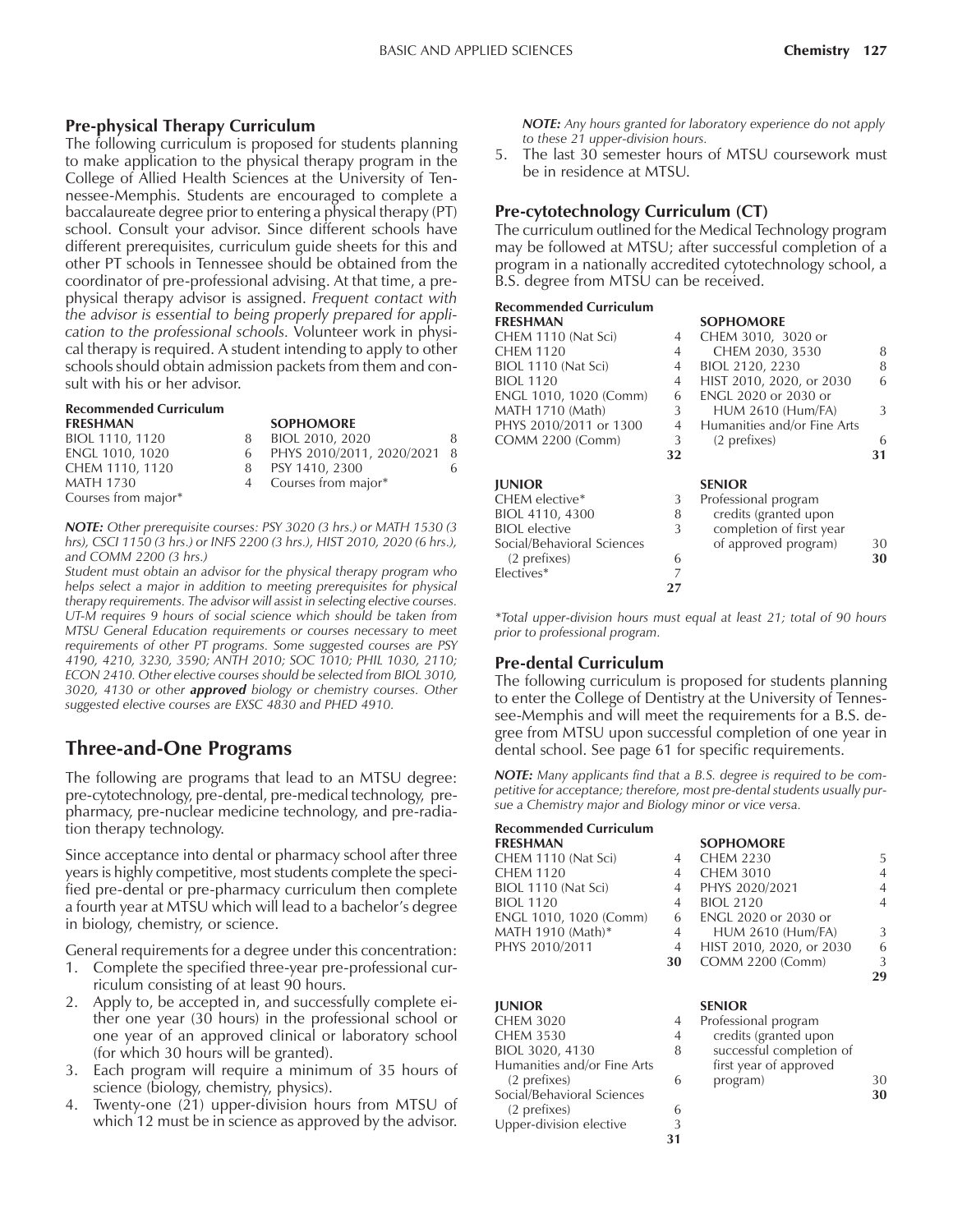*\*Prerequisite to MATH 1910 is MATH 1730 or Math ACT greater than or equal to 26.*

*NOTE: Total of 90 hours prior to professional program. Total upperdivision hours must equal at least 21.*

#### **Pre-medical Technology Curriculum (MT)**

The medical technology degree program requires the successful completion of three years (minimum of 90 semester hours) academic work followed by a minimum of 12 months (30 semester hours or equivalent) in a medical technology program approved by a national accrediting agency and by Middle Tennessee State University. The academic program must fulfill all General Education requirements for a B.S. degree, include at least 21 semester hours of courses numbered 3000 or above, and at least the last two semesters (30 semester hours) must be in residence at MTSU. All other requirements for graduation given elsewhere in this catalog must be met. Specific course requirements are shown below.

*Upon approval, a student with the MLT certification from a nationally accredited program at a community college or from any other nationally accredited MLT program may enroll at MTSU, follow the academic part of the medical technology curriculum, fulfill MTSU requirements for graduation, and receive credit (30 semester hours for programs with credit hours not assigned) for the MLT clinical work to be applied toward the B.S. degree. In addition to appropriate MLT certification, three years of full-time clinical laboratory experience are required, in accordance with state and national regulations.*

# **Recommended Curriculum**

| <b>FRESHMAN</b>               |    | <b>SOPHOMORE</b>                      |    |
|-------------------------------|----|---------------------------------------|----|
| CHEM 1110 (Nat Sci)           | 4  | CHEM 3010, 3020                       | 8  |
| <b>CHEM 1120</b>              | 4  | BIOL 2120, 2230                       | 8  |
| BIOL 1110 (Nat Sci)           | 4  | HIST 2010, 2020, or 2030              | 6  |
| <b>BIOL 1120</b>              | 4  | <b>ENGL 2020 or 2030 or</b>           |    |
| ENGL 1010, 1020 (Comm)        | 6  | <b>HUM 2610 (Hum/FA)</b>              | 3  |
| MATH 1710 (Math)              | 3  | COMM 2200 (Comm)                      | 3  |
| PHYS 2010/2011 or 1300        | 4  | Humanities and/or Fine Arts           | 3  |
|                               | 29 |                                       | 31 |
| <b>JUNIOR</b>                 |    | <b>SENIOR</b>                         |    |
| <b>CHEM 3530</b>              | 4  | Professional program                  |    |
| BIOL 4110, 4300               | 8  | credits (granted upon                 |    |
| BIOL upper-division elective* | 4  | successful completion                 |    |
|                               |    |                                       |    |
| Humanities and/or Fine Arts   | 3  |                                       |    |
| Social/Behavioral Sciences    |    | of first year of approved<br>program) | 30 |
| (2 prefixes)                  | 6  |                                       | 30 |
| Electives                     | 5  |                                       |    |

*Total of 90 hours prior to professional program.*

*\*At least 1 hour must be upper division; total upper-division hours must equal at least 21.*

#### **REGISTRATION PROCEDURE FOR THE FOURTH YEAR**

Upper-division forms must have been completed and approved by the dean, College of Basic and Applied Sciences, at the end of the second year. After acceptance to an accredited medical technology program, the student will be considered registered for the professional year when the following procedures are completed:

- 1. A letter of recommendation is sent from the faculty advisor to the dean, College of Basic and Applied Sciences, stating the name of the program, the program being taken during the senior year, and dates of beginning and completion of the program.
- 2. Approval is given by the dean, College of Basic and Applied Sciences, of the advisor's recommendation by letter, authorizing the

student to attend the program indicated. Copies of the letters are sent to the Records Office, to the advisor, and to the professional program.

3. An Intent to Graduate Form is filed by the student in the Records Office at the beginning of the semester **before** the semester in which graduation is expected.

#### **AFFILIATED MEDICAL TECHNOLOGY PROGRAMS**

- 1. Vanderbilt Medical Center, Program of Medical Technology, Nashville, Tennessee
- 2. TSU-Meharry, Program of Medical Technology, Nashville, Tennessee
- 3. Austin Peay State University, Program of Medical Technology, Clarksville, Tennessee

Acceptance of work from nonaffiliated schools may also be arranged on an individual student basis.

#### **Pre-pharmacy Curriculum**

The following curriculum is proposed for students planning to enter pharmacy school after three years of study at MTSU. Well-prepared students with advanced placement credits may be able to complete pharmacy admission requirements in two years and should consult with their advisors regarding course selection. The course schedule below meets prerequisites for the Pharm.D. programs at the University of Tennessee at Memphis, Samford University, and Mercer University. Students planning to enter other schools of pharmacy should consult regularly with their advisors and choose courses required by the particular school.

#### **Recommended Curriculum**

| <b>FRESHMAN</b>             |    | <b>SOPHOMORE</b>            |    |
|-----------------------------|----|-----------------------------|----|
| CHEM 1110 (Nat Sci)         | 4  | CHEM 3010, 3020             | 8  |
| <b>CHEM 1120</b>            | 4  | BIOL 2010, 2020             | 8  |
| BIOL 1110 (Nat Sci)         | 4  | <b>MATH 1530</b>            | 3  |
| <b>BIOL 1120</b>            | 4  | <b>ENGL 2020 or 2030 or</b> |    |
| MATH 1910 (Math)            | 4  | <b>HUM 2610 (Hum/FA)</b>    | 3  |
| PHYS 2010/2011              | 4  | PSY 1410 (Soc/Beh Sci)      | 3  |
| ENGL 1010, 1020 (Comm)      | 6  | COMM 2200 (Comm)            | 3  |
|                             | 30 | HIST 1010, 1020, 1110, or   |    |
|                             |    | 1120 (Hum/FA)               | 3  |
|                             |    |                             | 31 |
| <b>JUNIOR</b>               |    | <b>SENIOR</b>               |    |
| CHEM 4500, 4510, 4530       | 8  | Professional program        |    |
| <b>BIOL 2230</b>            | 4  | credits (granted upon       |    |
| <b>BIOL 4300</b>            | 4  | successful completion       |    |
| HIST 2010, 2020, or 2030    | 6  | of first year of approved   |    |
| ECON 2410 (Soc/Beh Sci)     | 3  | program)                    | 30 |
| Humanities and/or Fine Arts | 3  |                             | 30 |
|                             |    |                             |    |
| Upper-division elective     | 1  |                             |    |
|                             | 29 |                             |    |

*Total of 90 hours prior to professional program. Total upper-division hours must equal at least 21.*

#### **Pre-nuclear Medicine Technology**

The Nuclear Medicine Technology degree program requires a successful completion of three years (minimum of 90 semester hours) academic work at MTSU followed by a minimum of 12 months (30 semester hours or equivalent) in a nuclear medicine technology program approved by a national accrediting agency and by Middle Tennessee State University. The academic program must fulfill all General Education requirements for a B.S. degree, include at least 21 semester hours of courses numbered 3000 or above, and at least the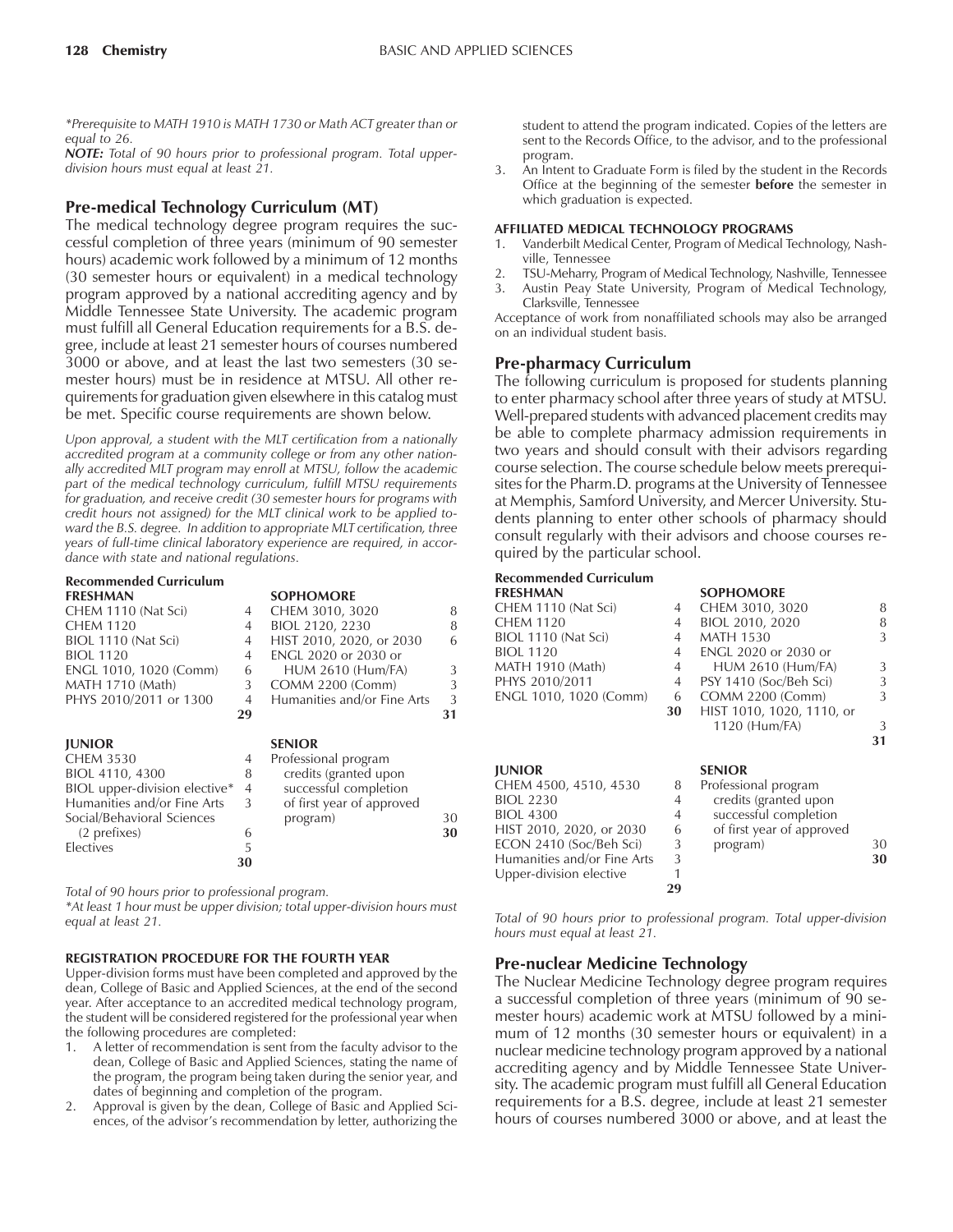last two semesters (junior year, 30 semester hours) must be in residence at MTSU. All other requirements for graduation given elsewhere must be met.

| Recommended Curriculum      |                |                             |    |
|-----------------------------|----------------|-----------------------------|----|
| FRESHMAN                    |                | <b>SOPHOMORE</b>            |    |
| CHEM 1110 (Nat Sci)         | 4              | CHEM 3010, 3020 or 2030,    |    |
| CHEM 1120                   | 4              | 3530                        | 8  |
| BIOL 2010 (Nat Sci)         | $\overline{4}$ | PHYS 2010/2011, 2020/2021   | 8  |
| BIOL 2020                   | 4              | <b>HLTH 3300</b>            | 3  |
| MATH 1730 or 1910 (Math)    | $\overline{4}$ | <b>ENGL 2020 or 2030 or</b> |    |
| ENGL 1010, 1020 (Comm)      | 6              | <b>HUM 2610 (Hum/FA)</b>    | 3  |
| PSY 1410 (Soc/Beh Sci)      | 3              | HIST 2010, 2020, or 2030    | 6  |
| Elective                    | 1              | <b>COMM 2200 (Comm)</b>     | 3  |
|                             | 30             |                             | 31 |
| <b>JUNIOR</b>               |                | <b>SENIOR</b>               |    |
| BIOL 2230, 3340, 4150       | 10             | Professional program        |    |
| <b>CSCI 1000</b>            | 1              | credits (granted upon       |    |
| BIOL 3350                   | 3              | successful completion       |    |
| Humanities and/or Fine Arts |                | of first year of approved   |    |
| (2 prefixes)                | 6              | program)                    | 30 |
| PSY 4650                    | 3              |                             | 30 |
| SOC 4040                    | 3              |                             |    |
| Social/Behavioral Sciences  | 3              |                             |    |
|                             |                |                             |    |

*Total of 90 hours prior to professional program. Total upper-division hours must equal at least 21.*

#### **Pre-radiation Therapy Technology Curriculum**

The Radiation Therapy Technology degree program requires a successful completion of three years (minimum of 90 semester hours) academic work at MTSU followed by a minimum of 12 months (30 semester hours or equivalent) in a radiation therapy technology program approved by a national accrediting agency and by Middle Tennessee State University. The academic program must fulfill all General Education requirements for a B.S. degree, include at least 21 semester hours of courses numbered 3000 or above, and at least the last two semesters (junior year, 30 semester hours) must be in residence at MTSU. All other requirements for admission given elsewhere must be met.

**30**

# **Recommended Curriculum**

**FRESHMAN SOPHOMORE**<br> **ENGL 1010, 1020 (Comm)** 6 **Social/Behavioral Sciences** ENGL 1010, 1020 (Comm) 6 Social/Behavioral Sciences 3 CHEM 1110 (Nat Sci) 4 PHYS 2010/2011, 2020/2021 8 **MATH 1730** MATH 1530 (Math)  $\begin{array}{ccc} 3 & \text{BIOL 2020} \\ \text{HIST 2010. 2020. or } 2030 & 6 & \text{HITH 3300} \end{array}$   $\begin{array}{ccc} 3 & \end{array}$ HIST 2010, 2020, or 2030 COMM 2200 (Comm) 3 HLTH 4270 3

| <b>JUNIOR</b>               |    | <b>SENIOR</b>             |    |
|-----------------------------|----|---------------------------|----|
| BIOL 2230, 3340, 4150       | 10 | Professional program      |    |
| <b>CSCI 1150</b>            | 3  | credits (granted upon     |    |
| <b>BIOL 3350</b>            | 3  | successful completion     |    |
| PSY 4650 or SOC 4040        | 3  | of first year of approved |    |
| <b>HLTH 4280</b>            | 2  | program)                  | 30 |
| Humanities and/or Fine Arts |    |                           | 30 |
| (2 prefixes)                |    |                           |    |
| ENGL 2020 or 2030 or        |    |                           |    |
| <b>HUM 2610 (Hum/FA)</b>    |    |                           |    |
|                             | 30 |                           |    |

|           | PHYS 2010/201  |  |
|-----------|----------------|--|
|           | BIOL 2010 (Nat |  |
| BIOL 2020 |                |  |

#### HUM 2130 3 N FS 1240 3<br>**29** PSY 1410 (Soc/Beh Sci) 3 **29** PSY 1410 (Soc/Beh Sci) 3

| <b>NIOR</b>               |
|---------------------------|
| ofessional program        |
| credits (granted upon     |
| successful completion     |
| of first year of approved |
| program)                  |
|                           |

**31**

*Total of 90 hours prior to professional program. Total upper-division hours must equal at least 21.*

### **Other Transfer Programs**

The following programs do not lead to an MTSU degree: pre-dental hygiene, pre-health information management, and pre-occupational therapy. Students apply to the professional school during the second or third year.

#### **Pre-dental Hygiene Curriculum**

The following curriculum is proposed for students planning to make application to the dental hygiene program in the College of Allied Health Sciences at the University of Tennessee-Memphis. Students who plan to apply for admission to other schools of dental hygiene should consult their advisors.

|                | <b>SOPHOMORE</b>      |    |
|----------------|-----------------------|----|
| 4              | BIOL 2010, 2020, 2230 | 12 |
| $\overline{4}$ | <b>COMM 2200</b>      | 3  |
|                | HIST 2010, 2020       | 6  |
| 8              | <b>ENGL 2030</b>      | 3  |
| 6              | Electives*            | 6  |
| 6              |                       | 30 |
| 34             |                       |    |
|                |                       |    |

*\*The advisor should be consulted for elective recommendations.*

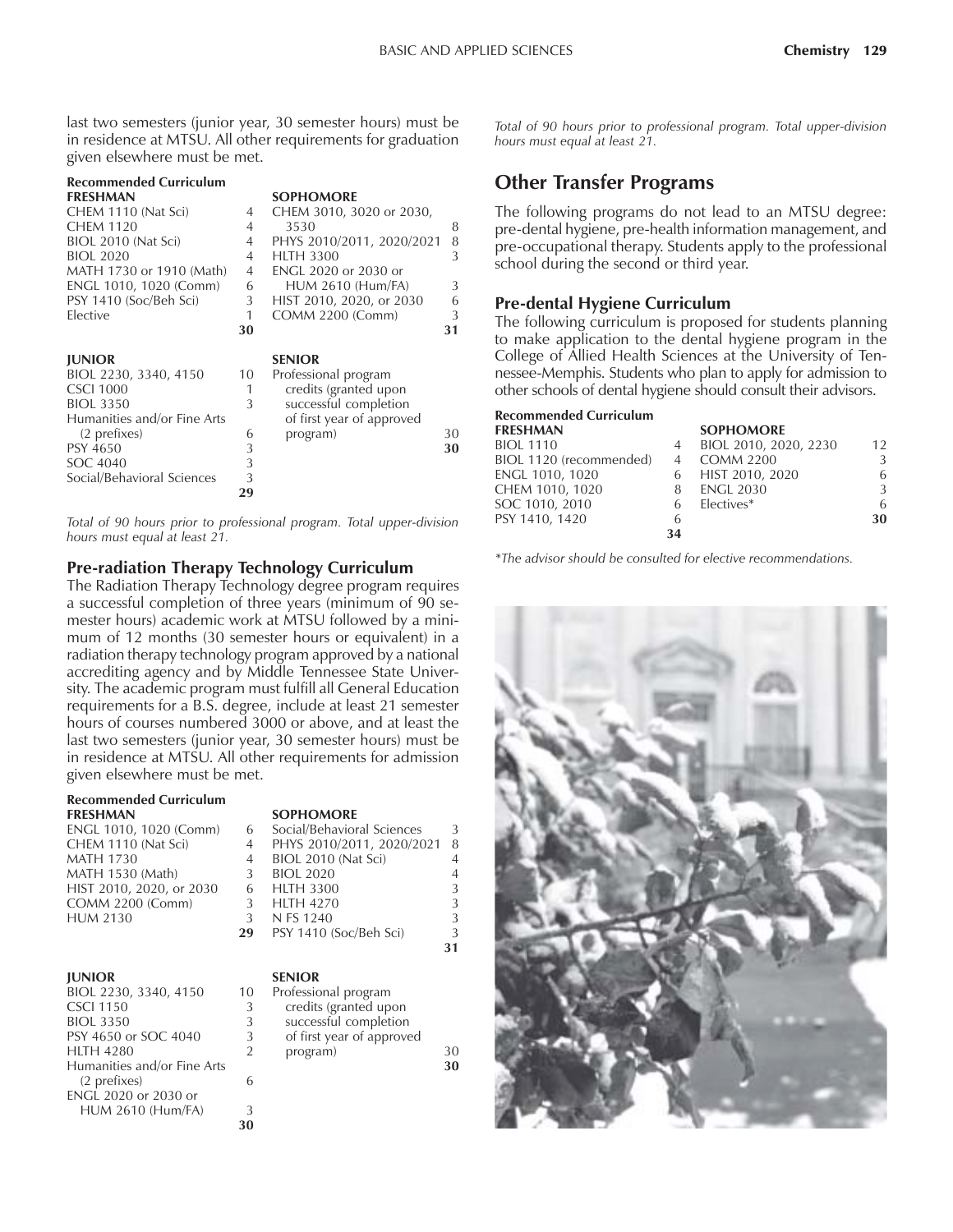#### **Pre-health Information Management Curriculum**

The pre-health information management curriculum below is recommended for students planning to enter the health information management program at the University of Tennessee-Memphis. Information pertaining to pre-health information management is available in DSB 241. Students who plan to apply for admission to other health information programs should consult their advisors.

To gain the best first-hand knowledge about health information management, you should contact health information managers (medical record administrators), visit their facilities, and talk to them directly. Working in an office of health information management on a paid or volunteer basis is recommended.

#### **Recommended Curriculum**

| <b>FRESHMAN</b>   |    | <b>SOPHOMORE</b>    |    |
|-------------------|----|---------------------|----|
| BIOL 1110, 1120   | 8  | BIOL 2010, 2020     | 8  |
| ENGL 1010, 1020   | 6  | <b>ENGL 2030</b>    | 3  |
| PSY 1410          | 3  | SOC or HIST or ECON | 6  |
| PSY elective*     | 3  | COMM 2200           | 3  |
| <b>MATH 1710</b>  | 3  | PSY 3020            | 3  |
| Flectives*        | 6  | <b>HUM 2130</b>     | 3  |
|                   | 29 | Electives*          | 5  |
|                   |    |                     | 31 |
| <b>IUNIOR</b>     |    |                     |    |
| INFS 2200 or 3100 | 3  |                     |    |
| <b>BMOM 3010</b>  | 3  |                     |    |
| <b>BLAW 3400</b>  | 3  |                     |    |
| <b>BMOM 3510</b>  | 3  |                     |    |
| <b>BMOM 4350</b>  | 3  |                     |    |
| <b>MGMT 3610</b>  | 3  |                     |    |
| Electives*        | 12 |                     |    |
|                   | 30 |                     |    |
|                   |    |                     |    |

\**For admission to University of Tennessee-Memphis, a minimum of fifteen (15) upper-division hours is required. The business courses and statistics courses listed above satisfy this requirement.*

#### **Pre-occupational Therapy Curriculum**

The following curriculum is proposed for students planning to enter the occupational therapy program at the College of Allied Health Sciences, University of Tennessee-Memphis. The program requires three (3) years of study (90 semester hours) at MTSU followed by two calendar years at UT-Memphis. While a bachelor's degree is not required, students are encouraged to obtain a bachelor's degree before attending the occupational therapy program at UT-Memphis. Successful completion of the program will entitle the student to receive a Master of Science degree in occupational therapy granted by UT-Memphis.

Students who plan to apply for admission to other schools of occupational therapy should consult with their advisors.

| <b>Recommended Curriculum</b> |    |                  |                |
|-------------------------------|----|------------------|----------------|
| <b>FRESHMAN</b>               |    | <b>SOPHOMORE</b> |                |
| BIOL 1110, 1120               | 8  | BIOL 2010, 2020  | 8              |
| ENGL 1010, 1020               | 6  | SOC 1010         | 3              |
| Social Sciences elective      |    | <b>CSCI 1150</b> | 3              |
| CHEM 1110 <sup>*</sup>        |    | PHYS 2010/2011   | $\overline{4}$ |
| <b>PSY 1410</b>               | 3  | PSY 2300, 3230   | 6              |
| <b>COMM 2200</b>              |    | <b>HUM 2130</b>  | 3              |
| Elective**                    | 3  | <b>ANTH 2010</b> | 3              |
|                               | 30 |                  | 30             |

| <b>IUNIOR</b>              |    |
|----------------------------|----|
| HUM 2130                   | 3  |
| PSY 3020                   | 3  |
| Humanities elective (note) | 9  |
| Electives**                | 15 |
|                            | 30 |

*NOTE: Ninety semester hours must be completed prior to matriculation to include additional hours from ANTH (3), Social Sciences (3), and 9 hours of humanities.*

*\*Students with a weak background in chemistry should take CHEM 1010 before taking CHEM 1110.*

*\*\*Recommended electives: computer/technology skills, kinesiology, education, technical or critical writing, fine and performing arts, language and communication systems, philosophy, and up to 4 hours in industrial arts or activity-based courses (e.g., woodworking, ceramics, photography).*

# **Courses in Chemistry [CHEM]**

- **1010 Introductory General Chemistry I.** Four credits. For students with no prior courses in chemistry; to be taken before CHEM 1110. Fundamental concepts of chemistry: measurements, matter, chemical bonds, chemical reactions, nuclear chemistry, states of matter, solutions, and electrolytes. Three hours of lecture and one three-hour laboratory. Will not count toward a major or minor in Chemistry.
- **1020 Introductory General Chemistry II.** Four credits. Prerequisite: CHEM 1010. Topics include hydrocarbons, organic functional groups, isomerism, carbohydrates, lipids, nucleic acids and proteins, enzymes, and metabolism. Three hours of lecture and one three-hour laboratory. Will not count toward a major or minor in Chemistry.
- **1030 Chemistry for Consumers.** Four credits. Language, development, structure, and role of chemistry as it relates to the knowledge and activities of the educated person. Examples will be taken from medicine and human health, environmental pollution, energy and its costs, etc. Understanding of the relationship between chemistry and society will be enhanced using special subtopics: lectures, demonstrations, and inquiry-based laboratory work drawing from the expertise of the individual instructor. For non-science majors. Three hours lecture and one twohour laboratory. **(Does not count toward any major or minor.)**
- **1110 General Chemistry I.** Four credits. Prerequisites: High school chemistry; CHEM 1010 or equivalent. Fundamental concepts of atomic structure, molecular structure and bonding, chemical reactions, stoichiometric relationships, periodic properties of the elements, thermochemistry, and properties of gases. Three hours of lecture and one three-hour laboratory.
- **1120 General Chemistry II.** Four credits. Prerequisites: CHEM 1110. Chemical equilibrium, solid and liquid states of matter, chemistry of acids and bases, principles of chemical kinetics, precipitation reactions, elementary thermodynamics, electrochemistry, and nuclear chemistry. Three hours of lecture and one threehour laboratory.
- **2030 Elements of Organic Chemistry.** Four credits. Prerequisites: CHEM 1020 or 1120. Aspects of organic chemistry fundamental to an understanding of reactions in living organisms. Three hours lecture and one three-hour laboratory.
- **2230 Quantitative Analysis.** Five credits. Prerequisites: CHEM 1120. Gravimetric and volumetric determinations, an introduction to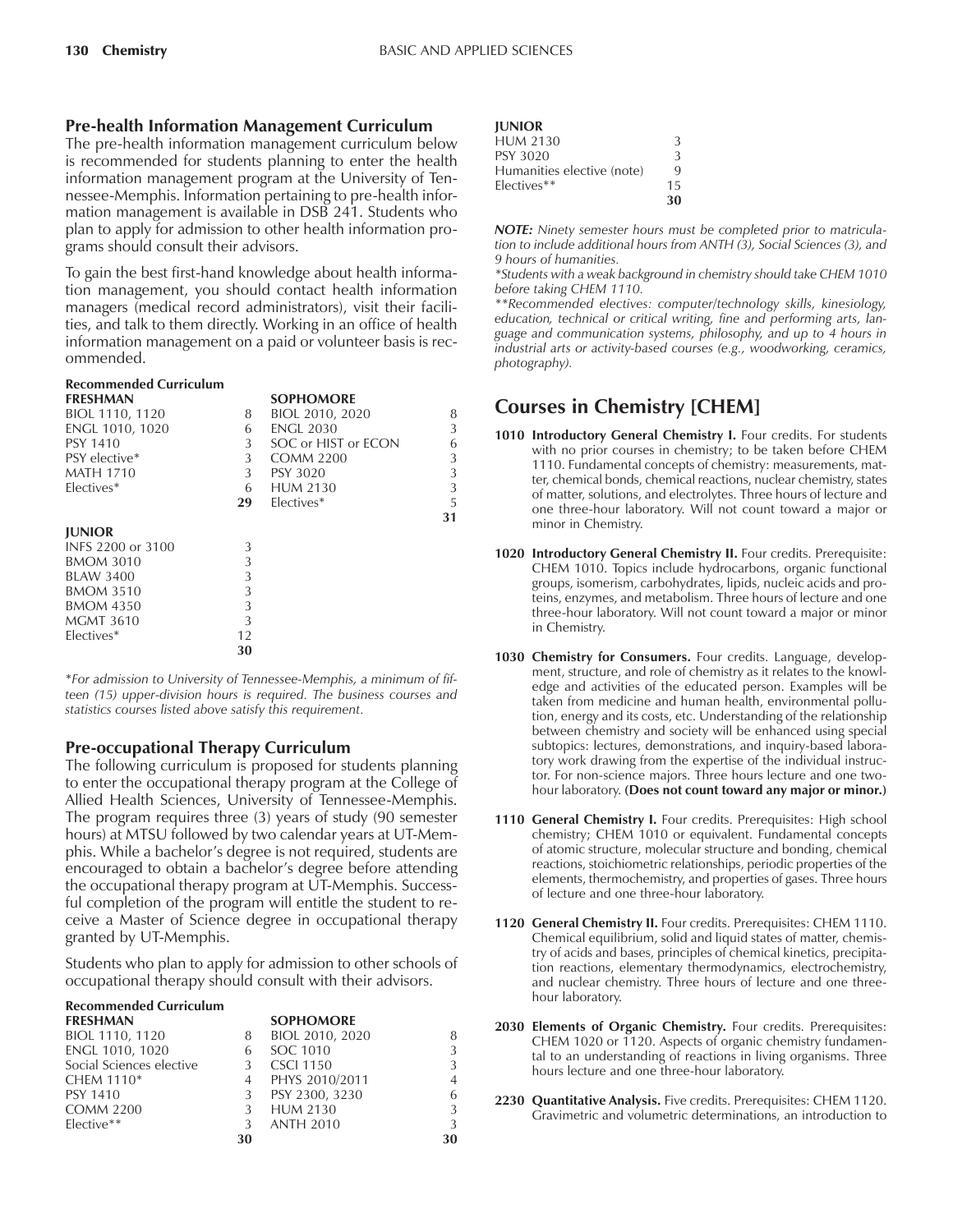optical and electrical methods of analysis, and the stoichiometry of analytical chemistry. Three hours lecture and two threehour laboratories.

- 2880 Undergraduate Research I. One to four credits. Prerequisite: Permission of the instructor. Student research allied with the instructor's research or designed specifically for the particular student. Minimum of three clock-hours work per week required for each credit hour. Up to four hours may count in the General Science major, but does not count for a major or minor in Chemistry. May be repeated for a total of four credits.
- **2930, 2940 Cooperative Education.** Three credits. Provides students with opportunities for on-the-job training in conjunction with on-campus academic experiences. Department chair should be consulted. Pass/Fail.
- **3010 Organic Chemistry I.** Four credits. Prerequisites: CHEM 1120 or equivalent. Types of carbon compounds, their nomenclature, reactions, and physical properties. Three hours lecture and one three-hour laboratory.
- **3020 Organic Chemistry II.** Four credits. Prerequisite: CHEM 3010. A continuation of CHEM 3010. Three hours lecture and one three-hour laboratory.
- **3530 Principles of Biochemistry.** Four credits. Prerequisite: CHEM 2030 or 3020. Structure, properties, and functions of carbohydrates, lipids, and proteins and their reactions in living organisms. Three-hour lecture and one three-hour laboratory.
- **3880 Undergraduate Research II.** One to four credits. Prerequisites: CHEM 2230 and permission of the instructor. Student research allied with the instructor's research or designed specifically for the particular student. Minimum of three clock-hours work per week required for each credit hour. Summary report or some other form of presentation required. A total of no more than four hours of research credits may be counted toward a major in chemistry. May be repeated for a total of four credits.
- **3890 Chemistry Instruction Internship.** One to three credits. Prerequisites: Successful completion of target courses and permission of instructor. A course to refine thinking, communication, and interpersonal skills through exposure to on-the-spot technical questions and a laboratory teaching experience as an assistant in an introductory chemistry laboratory. Course credits will count toward a major in General Science but will not count toward a major in Chemistry. May be repeated for a total of three credits.
- **3970, 3980 Cooperative Education.** Three credits. Provides students with opportunities for on-the-job training in conjunction with on-campus academic experiences. Department chair should be consulted. Pass/Fail.
- **4000 Medicinal Chemistry.** Three credits. Prerequisite: CHEM 3010/ 3020 or CHEM 2030 with permission of instructor. Drug design and development including structural changes involved in making drug analogs. Drug interaction with macromolecular targets including receptors, enzymes, and DNA. Various classes of drugs and their mechanisms for the treatment of specific therapeutic areas.
- **4100 Organic Spectroscopy.** Three credits. Prerequisite: CHEM 3020. Theory of and practice in the interpretation of mass, infrared, Raman, ultraviolet-visible, and nuclear magnetic resonance spectra. Three hours lecture.
- **4230 Instrumental Analysis.** Four credits. Prerequisites: CHEM 2230, 3020, and 4360. Potentiometric titration, polarographic, coulometric, gas chromatographic, ultraviolet, visible and infrared absorption, and atomic absorption techniques of analysis. Requirements and limitations of each technique for obtaining quantitative measurements; applications to various chemical systems from both theoretical and experimental standpoints. Three hours lecture and one three-hour laboratory.
- **4330 Physical Chemistry Fundamentals I.** Four credits. Prerequisites: PHYS 2020 and 2021; CHEM 2230; MATH 1910. Basic study of physical chemistry including modern theories of atomic and molecular structure, chemical thermodynamics, electrochemistry, chemical kinetics, and related theoretical topics. Three hours lecture and one three-hour laboratory.
- **4340 Physical Chemistry Fundamentals II.** Four credits. Prerequisite: CHEM 4330. A continuation of CHEM 4330. Three hours lecture and one three-hour laboratory.
- **4350 Physical Chemistry I.** Four credits. Prerequisites: CHEM 2230; MATH 1920; PHYS 2021 and 2120. Quantitative principles of chemistry involving extensive use of calculus. Thermodynamics, phase changes, chemical equilibria, electrochemistry, reaction kinetics, quantum chemistry, molecule structure, and statistical mechanics. Three hours lecture and one three-hour laboratory.
- **4360 Physical Chemistry II.** Four credits. Prerequisite: CHEM 4350. A continuation of CHEM 4350. Three hours lecture and one three-hour laboratory.
- **4400 Inorganic Chemistry.** Three credits. Prerequisites: CHEM 1120 or equivalent; CHEM 2030 or 3010 recommended. The basic concepts and theories of inorganic chemistry and how these are used to predict and understand the physical and chemical properties of compounds of the elements other than carbon. Inorganic compounds in the air, water, earth, and in the laboratory and in biochemistry, geochemistry, and industrial materials and processes.
- **4410 Advanced Inorganic Chemistry.** Three credits. Prerequisites: CHEM 3020 and 4400; prerequisite or corequisite: CHEM 4360. Atomic theory for chemical periodicity; symmetry and group theory; molecular orbital theory; coordination, organometallic, and bioinorganic chemistry of the transition metals.
- **4430 Advanced Synthetic Laboratory Techniques.** Two credits. Prerequisite: CHEM 3020. Techniques for synthesis and purification or organic, organometallic, and inorganic compounds. Practice in the measurement of NMR and IR spectra. Skills in library use for research. Four hours laboratory and one-hour lecture.
- **4500 Biochemistry I.** Three credits. Prerequisite/corequisite: CHEM 3020; not open to those who have had CHEM 3530. Chemical properties of biological molecules such as amino acids, proteins, enzymes, and carbohydrates. Chemical basis of enzyme catalysis and reactions of carbohydrate metabolism.
- **4510 Biochemistry II.** Three credits. Prerequisite: CHEM 4500. Structure and metabolism of lipids, amino acids, nucleotides, and nucleic acids at the molecular level. Emphasis on chemistry of metabolic reactions.
- **4530 Biochemical Techniques.** Two credits. Prerequisite/corequisite: CHEM 4500 or consent of instructor. CHEM 2230 recommended. Laboratory in biochemical techniques with emphasis on protein purification, enzyme kinetics, carbohydrate and lipid